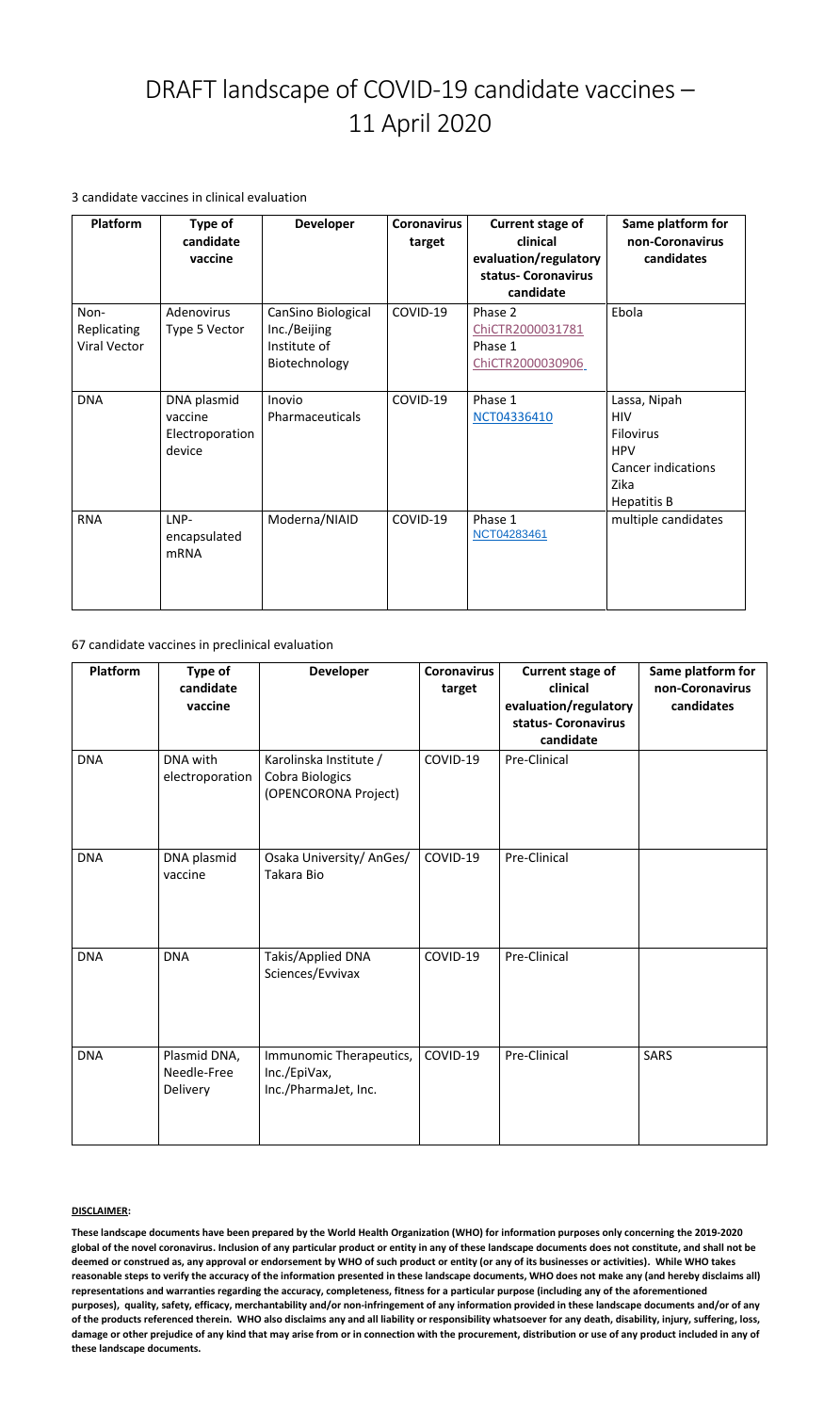| <b>DNA</b>                                 | DNA plasmid<br>vaccine                                                   | Zydus Cadila                                                                             | COVID-19 | Pre-Clinical                                     |                                                            |
|--------------------------------------------|--------------------------------------------------------------------------|------------------------------------------------------------------------------------------|----------|--------------------------------------------------|------------------------------------------------------------|
| Inactivated                                | Inactivated +<br>alum                                                    | Sinovac                                                                                  | COVID-19 | Pre-Clinical                                     | <b>SARS</b>                                                |
| Inactivated                                | Inactivated                                                              | Beijing Institute of<br>Biological<br>Products/Wuhan Institute<br>of Biological Products | COVID-19 | Pre-Clinical                                     |                                                            |
| Inactivated                                | <b>TBD</b>                                                               | Osaka University/ BIKEN/<br><b>NIBIOHN</b>                                               | COVID-19 | Pre-Clinical                                     |                                                            |
| Live<br>Attenuated<br><b>Virus</b>         | Deoptimized<br>live attenuated<br>vaccines                               | Codagenix/Serum<br>Institute of India                                                    | COVID-19 | Pre-Clinical                                     | HAV, InfA, ZIKV,<br>FMD, SIV, RSV,<br><b>DENV</b>          |
| Non-<br>Replicating<br><b>Viral Vector</b> | ChAdOx1                                                                  | University of Oxford                                                                     | COVID-19 | Phase 1/2 (not yet<br>recruiting)<br>NCT04324606 | MERS, influenza, TB,<br>Chikungunya, Zika,<br>MenB, plague |
| Non-<br>Replicating<br><b>Viral Vector</b> | MVA encoded<br><b>VLP</b>                                                | GeoVax/BravoVax                                                                          | COVID-19 | Pre-Clinical                                     | LASV, EBOV, MARV,<br><b>HIV</b>                            |
| Non-<br>Replicating<br><b>Viral Vector</b> | Ad26 (alone or<br>with MVA<br>boost)                                     | Janssen Pharmaceutical<br>Companies                                                      | COVID-19 | Pre-Clinical                                     | Ebola, HIV, RSV                                            |
| Non-<br>replicating<br>viral vector        | MVA-S<br>encoded                                                         | DZIF - German Center for<br><b>Infection Research</b>                                    | COVID-19 | Pre-clinical                                     | Many                                                       |
| Non-<br>Replicating<br><b>Viral Vector</b> | adenovirus-<br>based NasoVAX<br>expressing<br>SARS2-CoV<br>spike protein | Altimmune                                                                                | COVID-19 | Pre-Clinical                                     | influenza                                                  |
| Non-<br>Replicating<br><b>Viral Vector</b> | Ad5 S<br>(GREVAX <sup>™</sup><br>platform)                               | Greffex                                                                                  | COVID-19 | Pre-Clinical                                     | <b>MERS</b>                                                |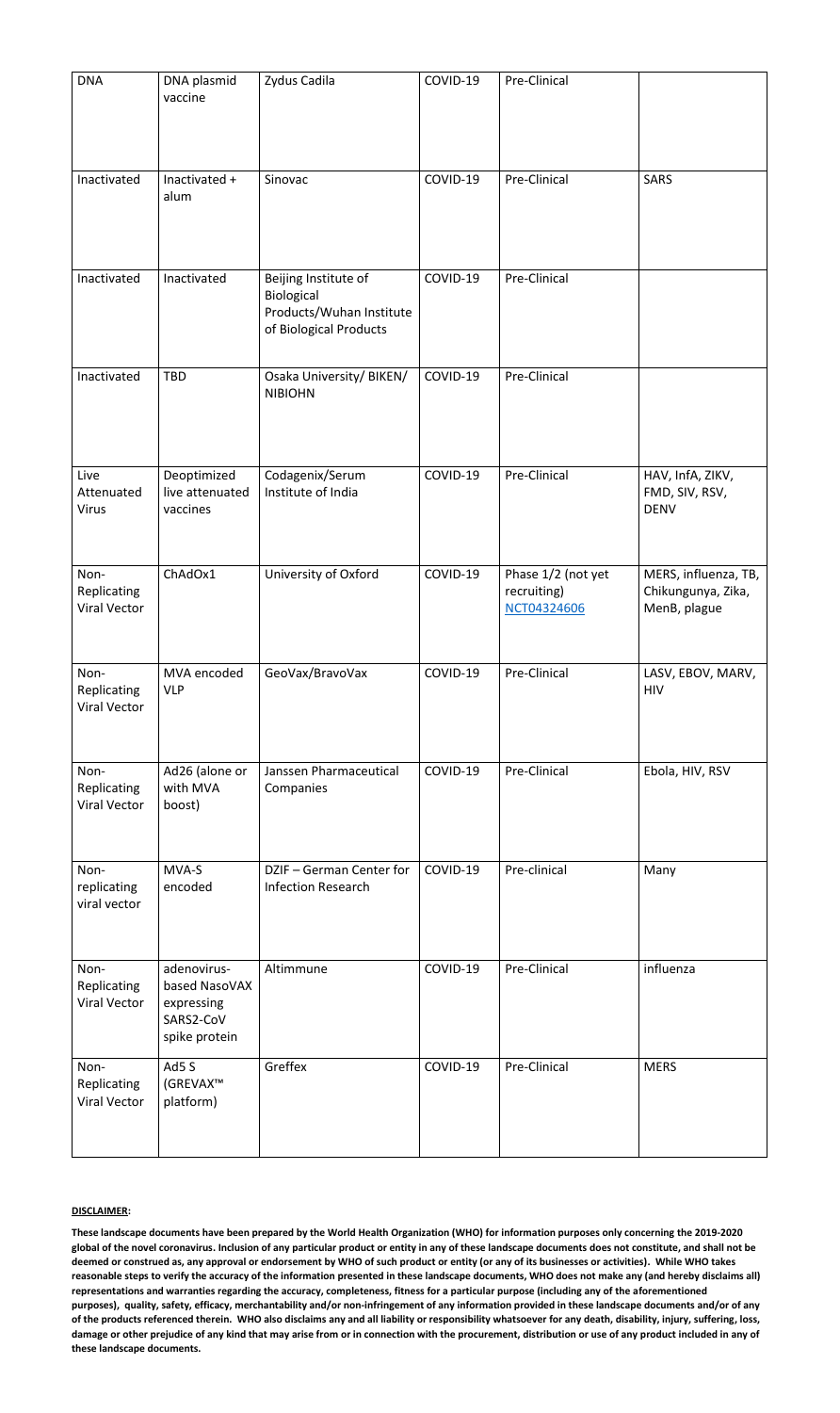| Non-<br>Replicating<br><b>Viral Vector</b> | <b>Oral Vaccine</b><br>platform                                              | Vaxart                                                                                | COVID-19 | Pre-Clinical | InfA, CHIKV, LASV,<br>NORV; EBOV, RVF,<br>HBV, VEE               |
|--------------------------------------------|------------------------------------------------------------------------------|---------------------------------------------------------------------------------------|----------|--------------|------------------------------------------------------------------|
| Non-<br>Replicating<br><b>Viral Vector</b> | <b>MVA</b><br>expressing<br>structural<br>proteins                           | <b>Centro Nacional</b><br>Biotecnología (CNB-CSIC),<br>Spain                          | COVID-19 | Pre-Clinical | HIV, HCV,<br>chikungunya,<br>Ebola, zika, malaria,<br>leishmania |
| Protein<br>Subunit                         | Capsid-like<br>Particle                                                      | AdaptVac (PREVENT-nCoV<br>consortium)                                                 | COVID-19 | Pre-Clinical |                                                                  |
| Protein<br>Subunit                         | Drosophila S2<br>insect cell<br>expression<br>system VLPs                    | ExpreS2ion                                                                            | COVID-19 | Pre-Clinical |                                                                  |
| Protein<br>Subunit                         | Peptide<br>antigens<br>formulated in<br>lipid<br>nanoparticle<br>formulation | <b>IMV</b> Inc                                                                        | COVID-19 | Pre-Clinical |                                                                  |
| Protein<br>Subunit                         | S protein                                                                    | WRAIR/USAMRIID                                                                        | COVID-19 | Pre-Clinical |                                                                  |
| Protein<br>Subunit                         | S protein<br>+Adjuvant                                                       | National Institute of<br>Infectious Disease, Japan                                    | COVID-19 | Pre-Clinical | Influenza                                                        |
| Protein<br>Subunit                         | VLP-<br>recombinant<br>protein +<br>Adjuvant                                 | Osaka University/ BIKEN/<br>National Institutes of<br>Biomedical Innovation,<br>Japan | COVID-19 | Pre-Clinical |                                                                  |
| Protein<br>Subunit                         | Native like<br><b>Trimeric</b><br>subunit Spike<br>Protein vaccine           | Clover<br>Biopharmaceuticals<br>Inc./GSK/Dynavax                                      | COVID-19 | Pre-Clinical | HIV, REV Influenza                                               |
| Protein<br>Subunit                         | microneedle<br>arrays S1<br>subunit                                          | Univ. of Pittsburgh                                                                   | COVID-19 | Pre-Clinical | <b>MERS</b>                                                      |
| Protein<br>Subunit                         | Peptide                                                                      | Vaxil Bio                                                                             | COVID-19 | Pre-Clinical |                                                                  |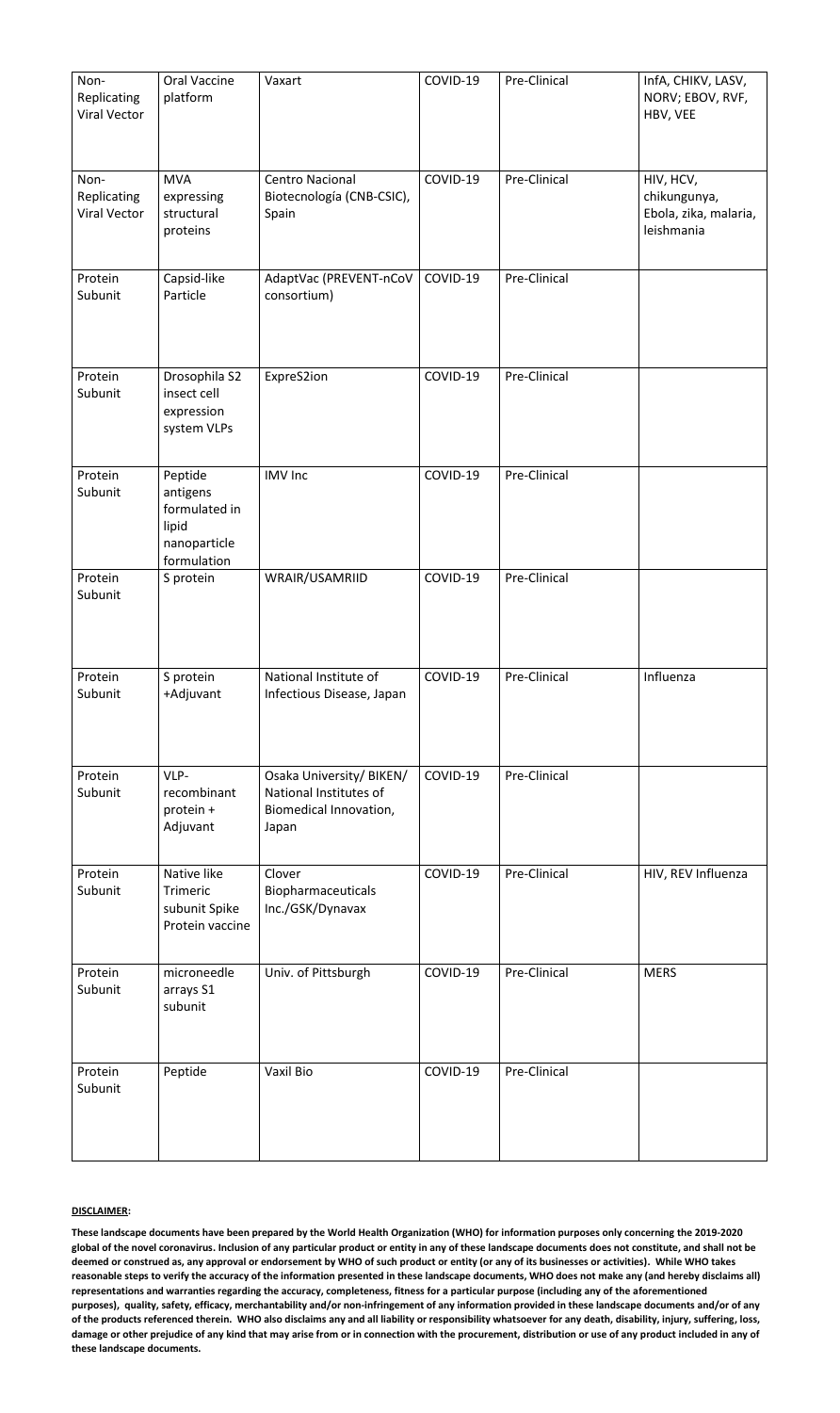| Protein<br>Subunit | Adjuvanted<br>protein subunit<br>(RBD)                                  | <b>Biological E Ltd</b>                 | COVID-19 | Pre-Clinical |                                                                                                 |
|--------------------|-------------------------------------------------------------------------|-----------------------------------------|----------|--------------|-------------------------------------------------------------------------------------------------|
| Protein<br>Subunit | Peptide                                                                 | Flow Pharma Inc                         | COVID-19 | Pre-Clinical | Ebola, Marburg, HIV,<br>Zika, Influenza, HPV<br>therapeutic vaccine,<br><b>BreastCA</b> vaccine |
| Protein<br>Subunit | S protein                                                               | AJ Vaccines                             | COVID-19 | Pre-Clinical |                                                                                                 |
| Protein<br>Subunit | li-Key peptide                                                          | Generex/EpiVax                          | COVID-19 | Pre-Clinical | Influenza, HIV,<br>SARS-CoV                                                                     |
| Protein<br>Subunit | S protein                                                               | EpiVax/Univ. of Georgia                 | COVID-19 | Pre-Clinical | <b>H7N9</b>                                                                                     |
| Protein<br>Subunit | S protein<br>(baculovirus<br>production)                                | Sanofi Pasteur                          | COVID-19 | Pre-Clinical | Influenza, SARS-CoV                                                                             |
| Protein<br>Subunit | VLP-<br>recombinant<br>protein<br>nanoparticle<br>vaccine +<br>Matrix M | Novavax                                 | COVID-19 | Pre-Clinical | RSV; CCHF, HPV,<br>VZV, EBOV                                                                    |
| Protein<br>Subunit | $gp-96$<br>backbone                                                     | Heat Biologics/Univ. Of<br>Miami        | COVID-19 | Pre-Clinical | NSCLC, HIV, malaria,<br>Zika                                                                    |
| Protein<br>Subunit | Molecular<br>clamp<br>stabilized Spike<br>protein                       | University of<br>Queensland/GSK/Dynavax | COVID-19 | Pre-Clinical | Nipah, influenza,<br>Ebola, Lassa                                                               |
| Protein<br>Subunit | S1 or RBD<br>protein                                                    | <b>Baylor College of</b><br>Medicine    | COVID-19 | Pre-Clinical | SARS                                                                                            |
| Protein<br>Subunit | Subunit<br>protein, plant<br>produced                                   | iBio/CC-Pharming                        | COVID-19 | Pre-Clinical |                                                                                                 |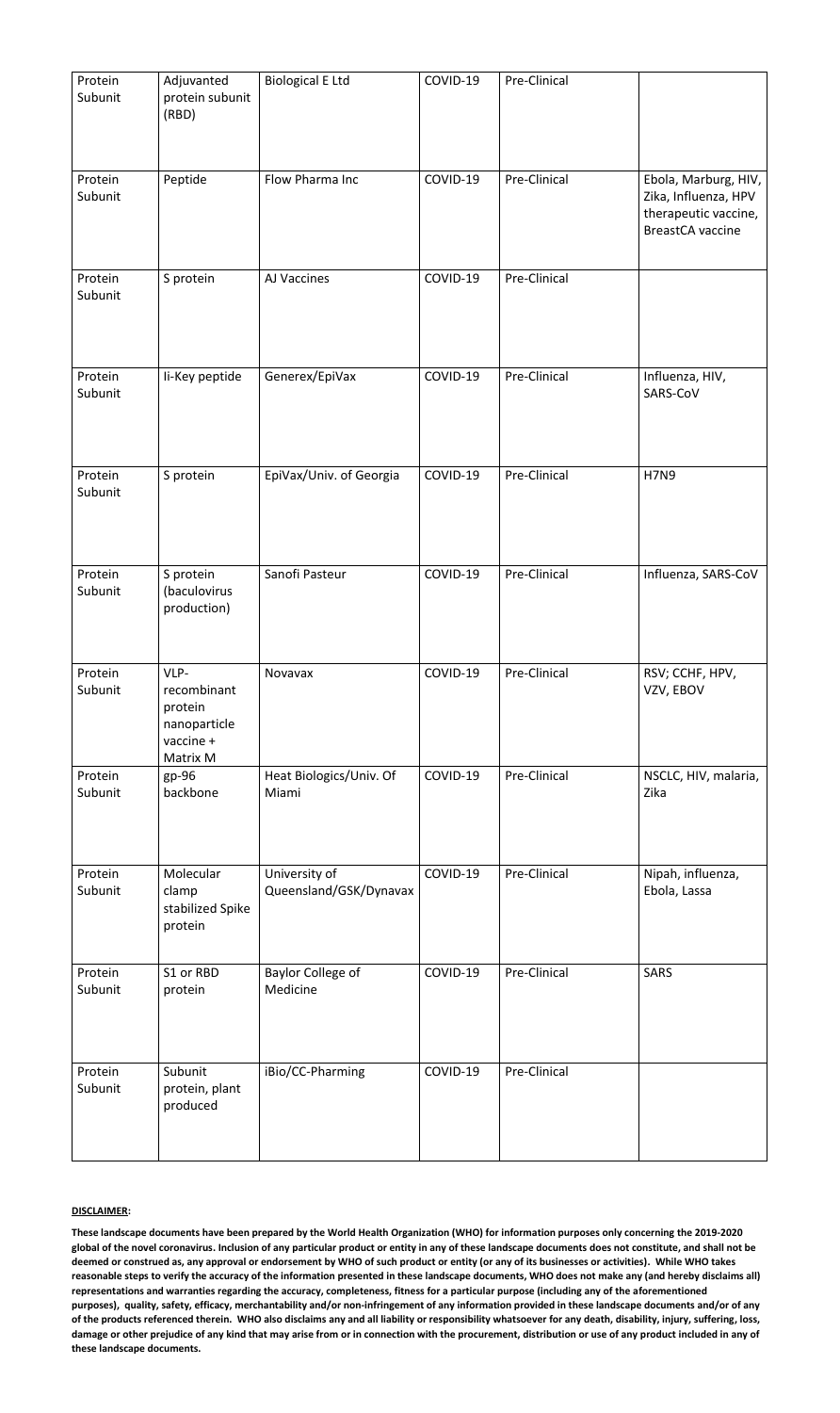| Protein<br>Subunit                        | Recombinant<br>protein,<br>nanoparticles<br>(based on S-<br>protein and<br>other epitopes)              | Saint-Petersburg scientific<br>research institute of<br>vaccines and serums             | COVID-19 | Pre-Clinical |                                        |
|-------------------------------------------|---------------------------------------------------------------------------------------------------------|-----------------------------------------------------------------------------------------|----------|--------------|----------------------------------------|
| Protein<br>Subunit                        | COVID-19<br>XWG-03<br>truncated S<br>(spike) proteins                                                   | Innovax/Xiamen<br>Univ./GSK                                                             | COVID-19 | Pre-Clinical | <b>HPV</b>                             |
| Protein<br>Subunit                        | Adjuvanted<br>microsphere<br>peptide                                                                    | VIDO-InterVac, University<br>of Saskatchewan                                            | COVID-19 | Pre-Clinical |                                        |
| Protein<br>Subunit                        | Synthetic Long<br>Peptide<br>Vaccine<br>candidate for S<br>and M proteins                               | OncoGen                                                                                 | COVID-19 | Pre-Clinical |                                        |
| <b>Replicating</b><br><b>Viral Vector</b> | <b>Measles Vector</b>                                                                                   | Zydus Cadila                                                                            | COVID-19 | Pre-Clinical |                                        |
| <b>Replicating</b><br><b>Viral Vector</b> | <b>Measles Vector</b>                                                                                   | Institute<br>Pasteur/Themis/Univ. of<br>Pittsburg Center for<br><b>Vaccine Research</b> | COVID-19 | Pre-Clinical | West nile, chik,<br>Ebola, Lassa, Zika |
| Live<br>attenuated<br>virus               | <b>Measles Virus</b><br>(S, N targets)                                                                  | DZIF - German Center for<br><b>Infection Research</b>                                   | COVID-19 | Pre-clinical | Zika, H7N9, CHIKV                      |
| <b>Replicating</b><br><b>Viral Vector</b> | Horsepox<br>vector<br>expressing S<br>protein                                                           | Tonix Pharma/Southern<br>Research                                                       | COVID-19 | Pre-Clinical | Smallpox,<br>monkeypox                 |
| <b>Replicating</b><br><b>Viral Vector</b> | Live viral<br>vectored<br>vaccine based<br>on attenuated<br>influenza virus<br>backbone<br>(intranasal) | <b>BIOCAD and IEM</b>                                                                   | COVID-19 | Pre-Clinical |                                        |
| <b>Replicating</b><br><b>Viral Vector</b> | Influenza<br>vector<br>expressing RBD                                                                   | University of Hong Kong                                                                 | COVID-19 | Pre-Clinical |                                        |
| <b>Replicating</b><br><b>Viral Vector</b> | VSV vector<br>expressing S<br>protein                                                                   | IAVI/Batavia                                                                            | COVID-19 | Pre-Clinical | Ebola, Marburg,<br>Lassa               |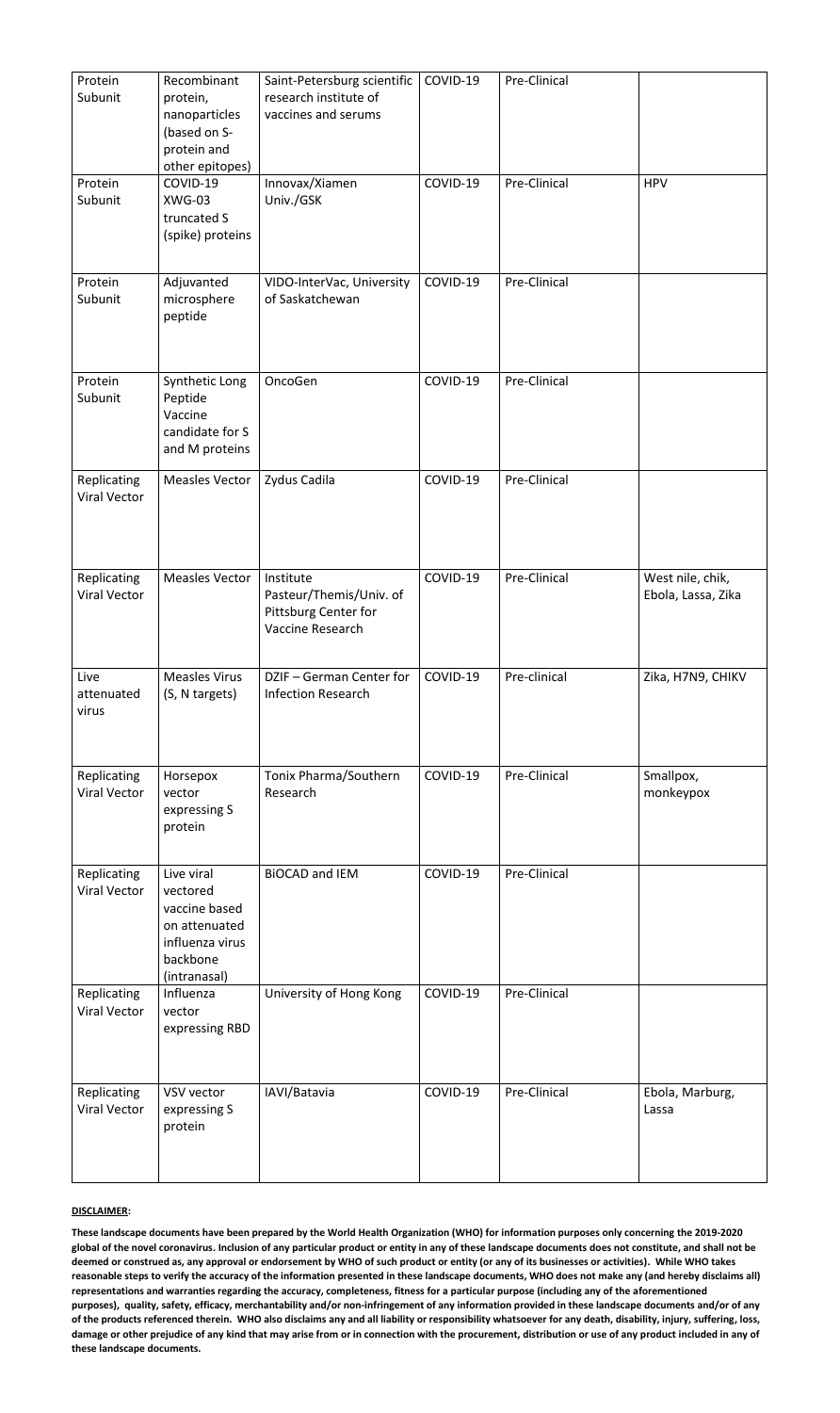| <b>RNA</b>               | LNP-<br>encapsulated<br>mRNA cocktail<br>encoding VLP                        | Fudan University/<br>Shanghai JiaoTong<br>University/RNACure<br>Biopharma | COVID-19             | Pre-Clinical                 |                                                      |
|--------------------------|------------------------------------------------------------------------------|---------------------------------------------------------------------------|----------------------|------------------------------|------------------------------------------------------|
| <b>RNA</b>               | LNP-<br>encapsulated<br><b>mRNA</b><br>encoding RBD                          | Fudan University/<br>Shanghai JiaoTong<br>University/RNACure<br>Biopharma | COVID-19             | Pre-Clinical                 |                                                      |
| <b>RNA</b>               | <b>Replicating</b><br><b>Defective SARS-</b><br>CoV-2 derived<br><b>RNAs</b> | <b>Centro Nacional</b><br>Biotecnología (CNB-CSIC),<br>Spain              | COVID-19             | Pre-Clinical                 |                                                      |
| <b>RNA</b>               | LNP-<br>encapsulated<br><b>mRNA</b>                                          | University of Tokyo/<br>Daiichi-Sankyo                                    | COVID-19             | Pre-Clinical                 | <b>MERS</b>                                          |
| <b>RNA</b>               | Liposome-<br>encapsulated<br><b>mRNA</b>                                     | <b>BIOCAD</b>                                                             | COVID-19             | Pre-Clinical                 |                                                      |
| <b>RNA</b>               | <b>mRNA</b>                                                                  | China CDC/Tongji<br>University/Stermina                                   | COVID-19             | Pre-Clinical                 |                                                      |
| <b>RNA</b>               | <b>mRNA</b>                                                                  | Arcturus/Duke-NUS                                                         | COVID-19             | Pre-Clinical                 | multiple candidates                                  |
| <b>RNA</b>               | <b>mRNA</b>                                                                  | BioNTech/Fosun<br>Pharma/Pfizer                                           | COVID-19             | Pre-Clinical                 |                                                      |
| <b>RNA</b>               | saRNA                                                                        | Imperial College London                                                   | COVID-19             | Pre-Clinical                 | EBOV; LASV, MARV,<br>Inf (H7N9), RABV                |
| <b>RNA</b><br><b>VLP</b> | <b>mRNA</b><br>Virus-like<br>particle, based                                 | Curevac<br>Saiba GmbH                                                     | COVID-19<br>COVID-19 | Pre-Clinical<br>Pre-Clinical | RABV, LASV, YFV;<br>MERS, InfA, ZIKV,<br>DengV, NIPV |
|                          | on RBD<br>displayed on<br>virus-like<br>particles                            |                                                                           |                      |                              |                                                      |
| <b>VLP</b>               | Plant-derived<br><b>VLP</b>                                                  | Medicago Inc.                                                             | COVID-19             | Pre-Clinical                 | Flu, Rotavirus,<br>Norovirus, West Nile              |
| <b>VLP</b>               | ADDomerTM<br>multiepitope<br>display                                         | Imophoron Ltd and Bristol<br>University's Max Planck<br>Centre            | COVID-19             | Pre-Clinical                 | virus, Cancer                                        |
| Unknown                  | Unknown                                                                      | ReiThera                                                                  | COVID-19             | Pre-Clinical                 |                                                      |
| Unknown                  | Unknown                                                                      | <b>BioNet Asia</b>                                                        | COVID-19             | Pre-Clinical                 |                                                      |
| Unknown                  | Unknown                                                                      | <b>ImmunoPrecise</b>                                                      | COVID-19             | Pre-Clinical                 |                                                      |
| Unknown                  | Unknown                                                                      | <b>MIGAL Galilee Research</b><br>Institute                                | COVID-19             | Pre-Clinical                 |                                                      |